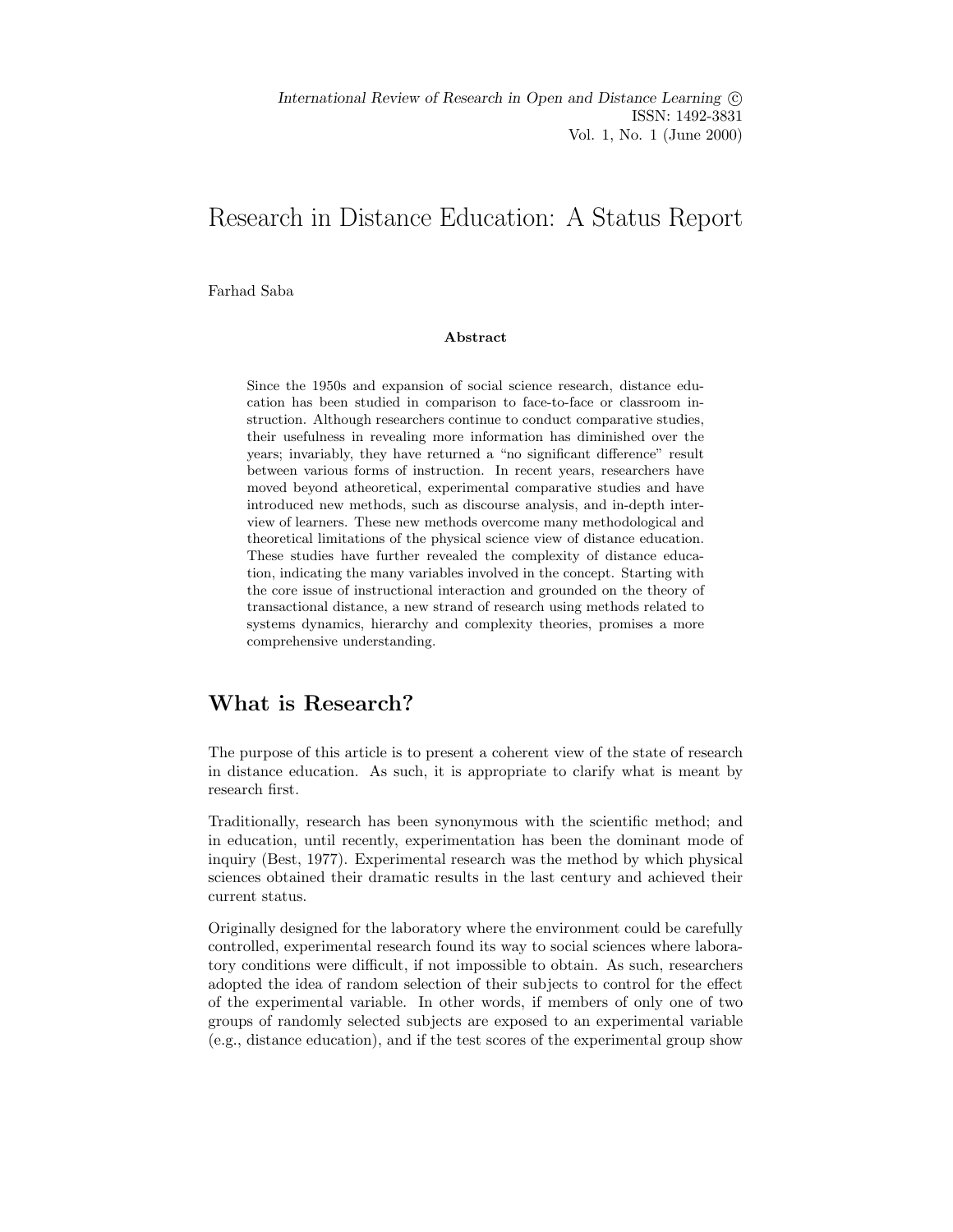a difference as compared to the control group, then the chances are that the difference can be attributed to the experimental variable.

However, in education research most classrooms are pre-selected by factors other than experimental requirements. As such, the concept of experimental research was modified and acquired the name of quasi-experimental research to reflect this change. So far, distance education research has been dominated by quasiexperimental research which compares the effectiveness of distance education to classroom instruction, face-to-face education, or traditional education.

# Comparative Studies

Since the rapid expansion of instructional television in the 1950s and the ascendance of social science research after the Second World War, comparing distance education with the so-called face-to-face education has been a favorite of education researchers. In the 1960s, Wilbur Schramm conducted studies which compared instructional television (ITV) with classroom instruction. Also, Schramm (1962) summarized the results of more than 400 "scientifically designed and statistically treated comparisons of ITV and classroom teaching" (p. 66). He concluded: "we can say confidently that students learn from it, and that they learn fast and efficiently" (p. 66). Furthermore, "the conclusion has been 'no significant difference' between learning from television, and from classroom teaching" (p. 66).

After Schramm arrived at this conclusion many other researchers have compared classroom instruction to distance education. A recent example is a study conducted by Johnson, Aragon, Shaik, and Palma-Rivas (2000). Researchers in this study compared learning outcomes of an online course with a similar course taught face-to-face. The study concluded that "there was no difference between the two course formats in several measures of learning outcomes" (Johnson et al., 2000, p. 29). Wetzel, Radtke, and Stern (1994) have summarized the results of comparative studies until the mid 1990s. Invariably, comparative studies of distance education and classroom instruction show "no statistically significant difference." Another recent meta-analysis of 19 studies out of an original pool of 700, which met the carefully selected criteria of authors, Machtmes and Asher (2000) confirmed previous conclusions that "there does not appear to be a difference in achievement between distance and traditional learners" (p. 43).

#### An Absence of Theory

Absent from most comparative research in distance education is a discussion of theoretical foundations of the field. Research questions are rarely posed within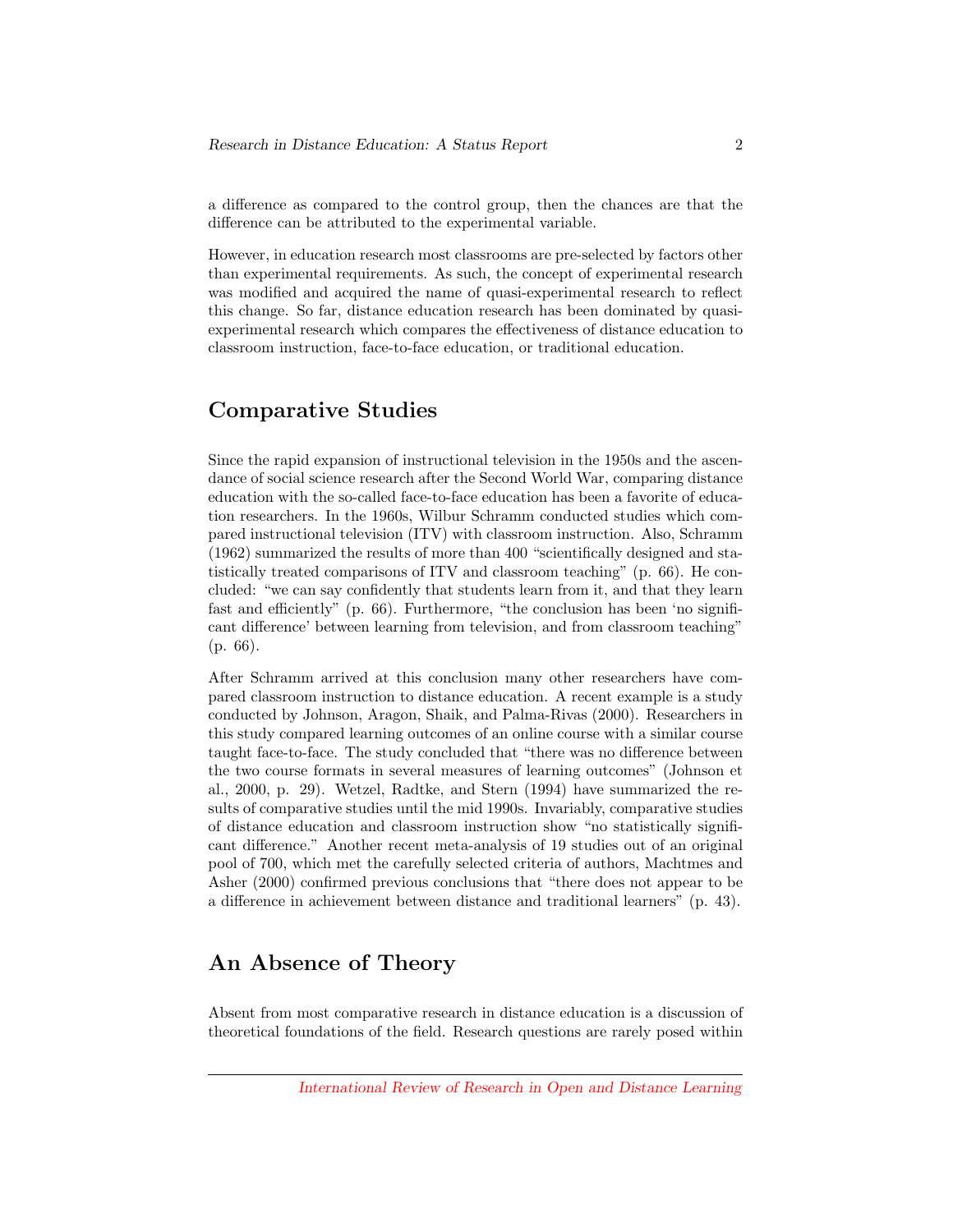a theoretical framework or based on its fundamental concepts and constructs. Although research within a theoretical framework is not a requirement for inductive inquiry, a post facto theoretical discussion of research results would be helpful in making studies relevant to the work of other researchers, and possibly even to the practitioners in the field. Comparative researchers, however, have shown little or no interest in the theoretical literature of the field either before or after conducting their studies.

# Theory-based Research

In the past ten years, however, a few researchers have conducted rigorous studies that are based on theoretical foundations of the field, or theories of fields closely related to distance education. Fulford and Zhang (1993) studied learner perception of interaction in instruction and concluded that perception of the level of interaction is a critical predictor of learner satisfaction. They stated "overall interaction dynamics may have a stronger impact on learners' satisfaction than strictly personal participation. Vicarious interaction may result in greater learner satisfaction than would the divided attention necessary to ensure the overt engagement of each participant" (Fulford & Zhang, 1993, p. 19). The ramification of this conclusion for instructional design is to devise strategies to increase and improve learner perception of overall interaction.

Gunawardena (1995) studied the ramification of social presence theory for community building in computer mediated conferencing (CMC). She concluded: "in spite of the low social context cues of the medium, student perceptions of the social and human qualities of the medium will depend on the social presence created by the instructors/moderators and the online community" (Gunawardena, 1995, p. 164). Tsui and Ki (1996) studied social factors affecting computer mediated communication at the University of Hong Kong. The study revealed that communications among participants were bilateral. Some participants stated that they were reluctant to enter a dialog started by two participants, since they might have been considered as "intruders." Also, researchers pointed to the relative lack of knowledge of the participants about CMC, highlighting earlier findings by Fulford and Zhang (1993), as well as Gunawardena (1995) that interaction strategies must be built into the design of a course or instructional session for it to be effective.

McDonald and Gibson (1998) studied group development in asynchronous computer conferencing through patterns of interpersonal interaction of participants. They concluded that participants could deal with and resolve interpersonal issues in an asynchronous teaching and learning environment and form a cohesive working group.

Chen and Willits (1999) conducted their study in a synchronous videoconferenc-

[International Review of Research in Open and Distance Learning](http://www.irrodl.org)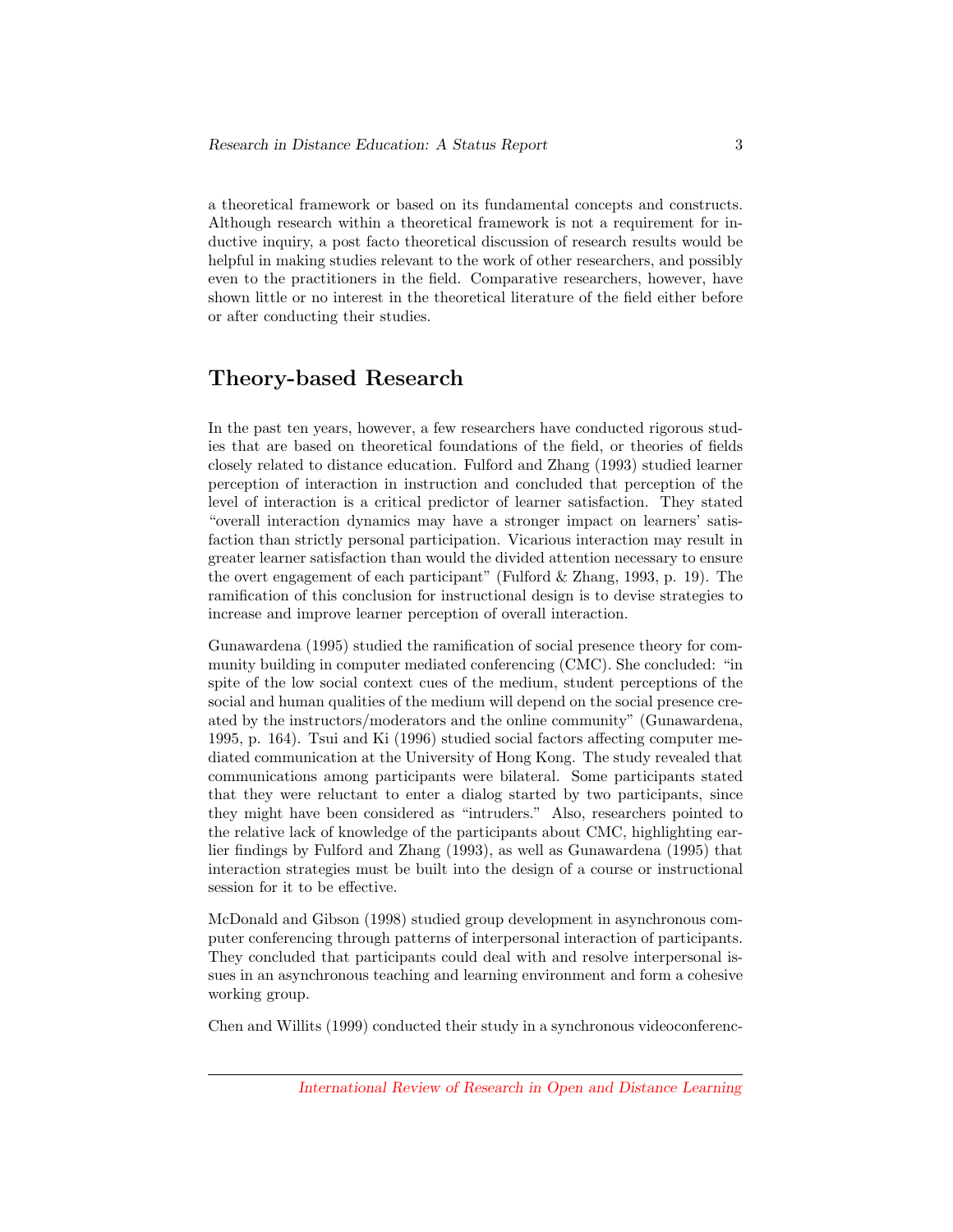ing environment, and showed that the concept of interaction in this and other similar environments is multidimensional and includes "in-class discussion, outof-class electronic communication, and out-of-class face-to-face interaction" (p. 61). The study was grounded in Moore's theoretical analysis of independent learning as well as interaction in distance education, classified into three categories of teacher-student, student-instructional material, and student-student interactions (Moore, 1989).

# Interaction: A Common Theme

A common theme in distance education research is the concept of interaction, which indicates its centrality in conceptualizing the process of teaching and learning. Furthermore, these studies are mostly paradigmatic. That is, their discussion of interaction transcends the idea of distance in its physical sense, and embraces the discussion of teaching and learning in general. The fact that in mediated education the teacher and learner might be physically separated is secondary to the consideration of factors affecting quality of their interaction. By being paradigmatic, this line of research also negates the implied assumption in most comparative studies that there is meaningful interaction in the classroom merely by the virtue of the physical proximity of the teacher and the student.

### Beyond the Confines of the Experimental Method

Another consideration in distance education research is its methodology. The definition of research presented at the beginning of this article was limited to the transference of experimental method from physical to social sciences. The pure experimental method, it was mentioned, had to be modified to quasiexperimental to fit the special consideration of education research. In the new lines of research outlined above, new methods are employed which, although empirical and data-driven, go beyond the narrow confines of experimentation. These new methods cast a wider net for capturing the data generated by the interaction between the teacher and the learner in both of its qualitative and quantitative forms.

These researchers used student self-reporting through a survey study, (Fulford & Zhang, 1993; Gunawardena, 1995), extensive interviewing of students (McDonald & Gibson, 1998), conversation and discourse analysis (Chen & Willits 1999; Tsui & Ki, 1996) or a combination of these methods to collect the necessary data. These methods indicate a clear break from the traditional scientific method and experimental studies for understanding important factors in distance teaching and learning. Furthermore, these studies are focused on a smaller group of subjects, but take a deeper look at the subjects' verbal and written behaviors. This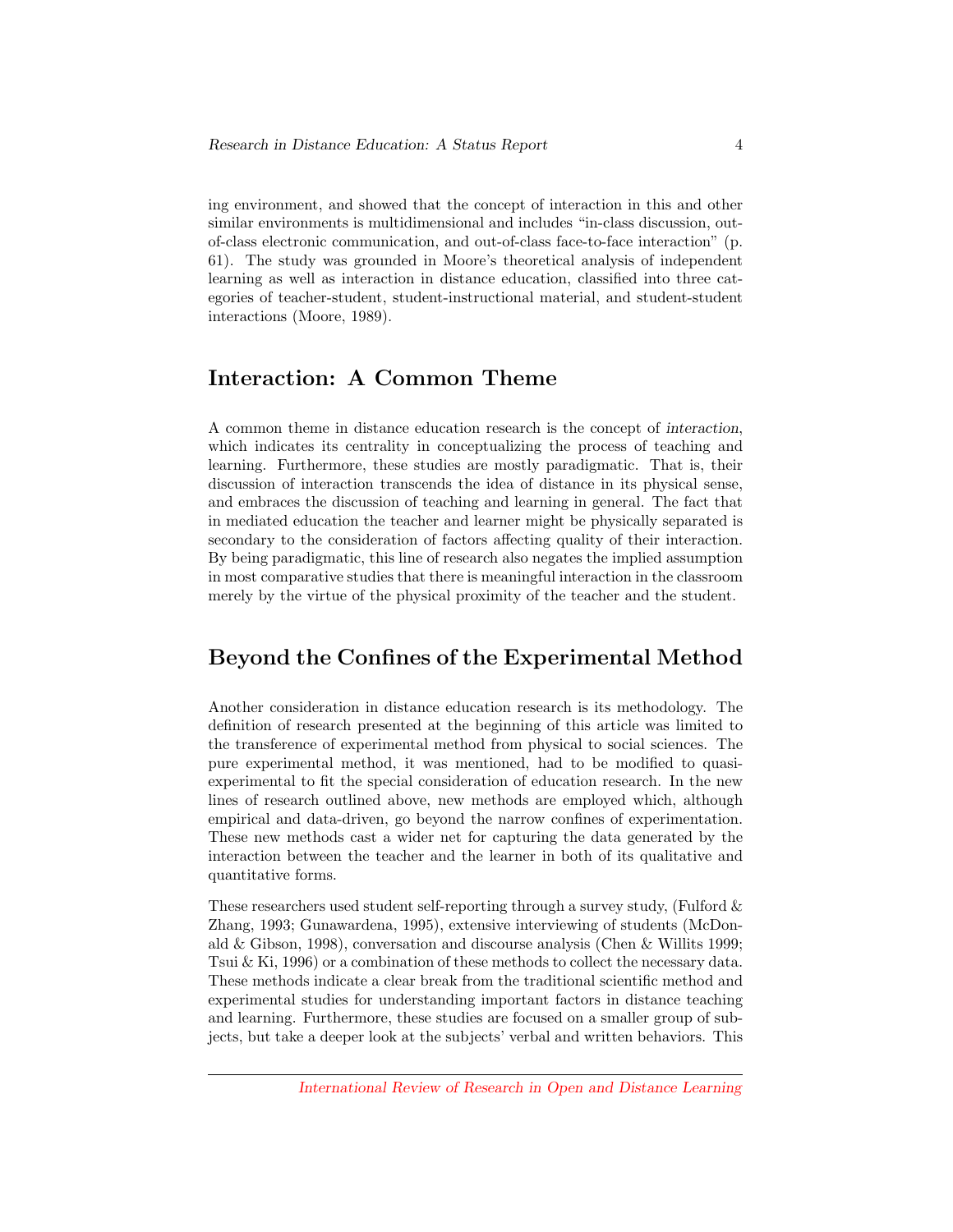is in sharp contrast to the methods employed by quasi-experimental researchers who sought to eliminate individual differences between the control and experimental groups in order to measure and demonstrate the effect of the treatment. This is an important step in refining research methods in distance education, and capturing a wider and richer range of data.

# Theory Building and Research

Researchers, therefore, are showing increased attention to methodological issues, within the framework of the appropriate theoretical foundations to their studies. This is apparent from theoretical and methodological articles which have been published in recent years. These strands of literature are analytical in nature and provide the necessary interplay between theory and research which a maturing field needs in order to bolster its foundations.

For example, Smith and Dillon (1999) revisited the issue of comparing distance learning and classroom learning and suggested a framework for "defining categories of attributes embedded within each delivery system and the media used by the delivery system that may support learning in different ways" (p. 19). The authors thought that a new set of categories and "clearly defined constructs of both media and delivery systems" (Smith & Dillon, p. 20) would facilitate comparative studies, and might cure the "no significant difference" syndrome.

Cookson and Chang (1995) drew from previous research and theory in smallgroup interaction analysis, classroom interaction analysis, and audioconferencing to "develop an instrument appropriate for the tabulation, analysis and interpretation" (p. 18) of audioconferences. Gibson (1996) depicted various aspects of academic self-concept as a construct related to persistence, and curbing attrition in distance education.

Also, Gunawardena and Zittle (1997) continued the study Gunawardena had initiated and reported in 1995, and presented further data, adding a more elaborate method of analysis. Likewise, Sherry, Fulford, and Zhang (1998) presented a follow up study to Fulford and Zhang (1993). This continuity in research is noteworthy, since it is rare in the literature of distance education.

# Advancing the Field

Comparative studies were grounded in the physical science paradigm and its related experimental method. They required reduction of experimental concepts to their simplest form, and elimination of environmental elements to establish a direct cause and effect relationship between the experimental stimulus and the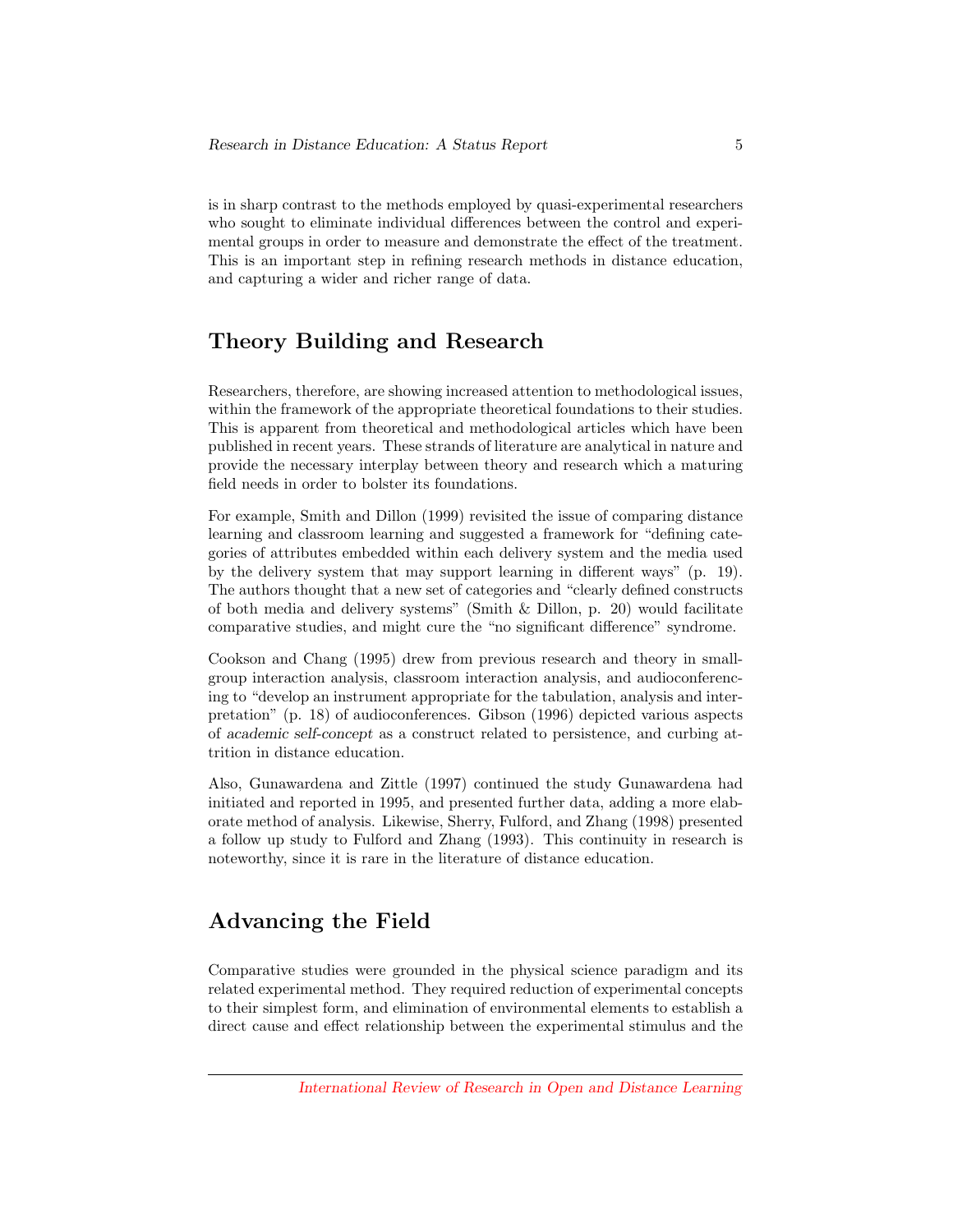response emitted by the subjects in mass. Furthermore, subjects in these studies were treated as a group, and their individual differences in learning aptitude, and prior knowledge of the subject matter were ignored or eliminated so that the experimental and control groups would be rendered comparable!

Focusing on interaction and looking at learning and other instructional outcomes, such as learner satisfaction, researchers cited above have:

- stepped beyond the experimental method, and its ancillary comparative studies
- grounded their studies on theoretical foundations of the field
- used new methods of inquiry, such as discourse analysis

They have thus made valuable contributions to the field, and have moved research in distance education to higher grounds.

# Comprehending the Field

These efforts in theory-based research, unlike earlier atheoretical comparative studies, reveal the complexity of distance education. The studies mentioned so far were concerned with learning outcomes and interaction in instructional settings. As much as it is central to any educational endeavor, the field of distance education goes beyond instruction, and includes a host of other concerns such as, management and cost-effectiveness, instructional design, evaluation, as well as legal, social and international issues, just to name a few. One of the major challenges of researchers in distance education in the future will be to devise methods of data collection and analysis that correspond to the theoretical complexity of the field.

Starting with the core issue of instructional interaction in distance education, and grounding their study in the theoretical concept of transactional distance, Saba and Shearer (1994) used discourse analysis for data collection, and a systems dynamics simulation method for analyzing the data. A systems method for data analysis was selected in order to be able to respond to the complexity of concepts and variables in distance education. In sharp contrast to the experimental method, systems as a method of inquiry allows researchers to collect data from various sources such as management and legislation, and to study their ramifications on instruction and learning outcomes, as well as several other systems variables. Systems methodology also provides a platform for integrating concepts in hierarchy theory, as well as complexity theory, and for study of learning at a distance as a self-adaptive, non-linear activity of the learner. Based on the 1994 study, these methods are currently being refined to ensure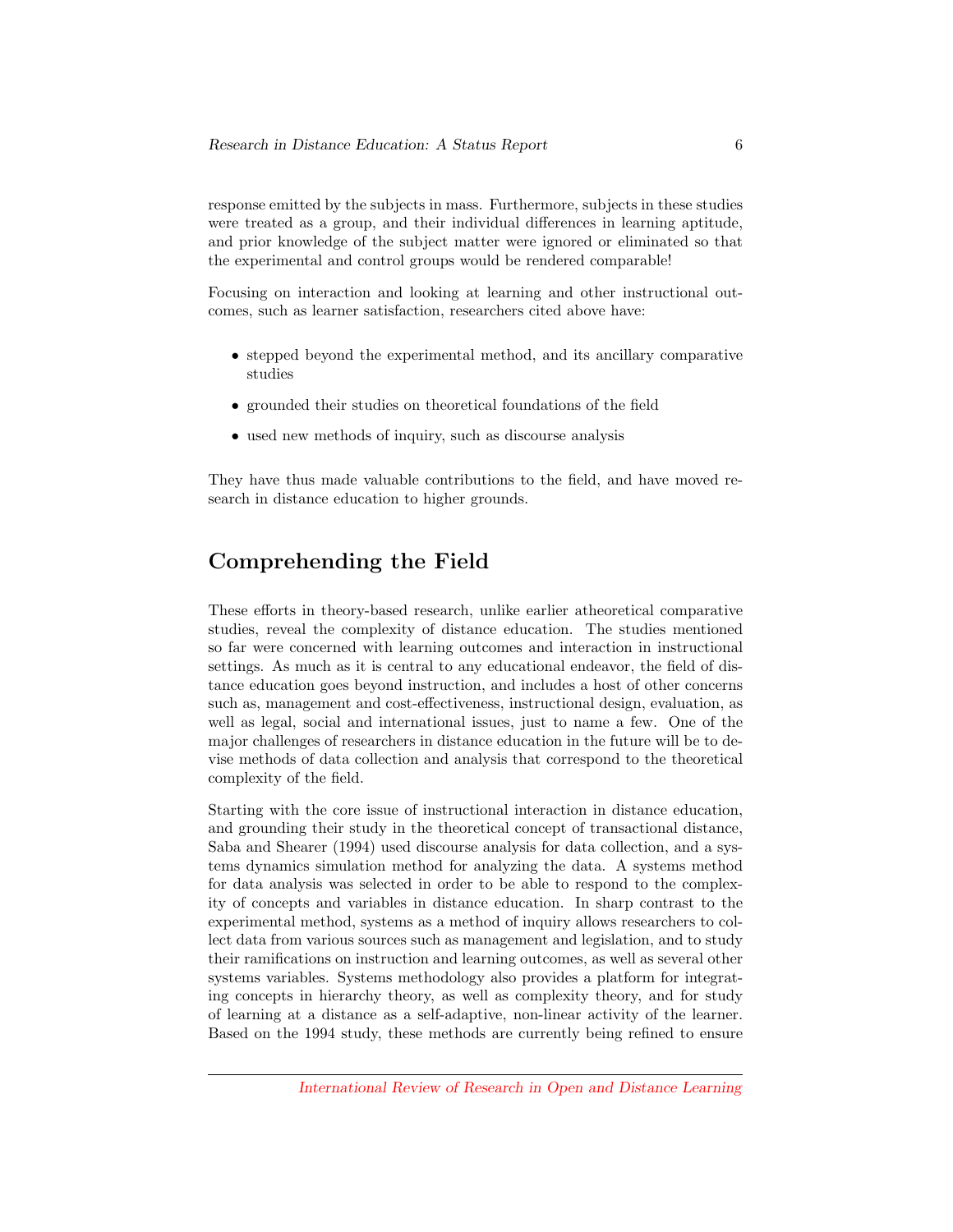inclusion of individual differences. It is anticipated that this research will lead to development of personalized, self-adaptive learning systems.

#### Summary and Conclusions

Since the 1950s and expansion of social science research, distance education has been studied in comparison to face-to-face or classroom instruction. Although researchers continue to conduct comparative studies, their usefulness in revealing more information has diminished over the years; invariably, they have returned a finding of "no significant difference" between various forms of instruction.

In recent years, researchers have moved beyond experimental comparative studies and have introduced new methods, such as discourse analysis, and in-depth interview of learners. These new methods not only afford a theoretical framework to these studies, something that was lacking in atheoretical comparative studies, they also bypass many methodological and theoretical limitations of the physical science view of distance education.

These studies have further revealed the complexity of distance education, indicating the many variables involved in any instructional setting, not to mention other elements involved in distance education, such as social, economic, and global issues affecting the field.

Starting with the core issue of instructional interaction and grounded on the theory of transactional distance, a new strand of research using methods related to systems dynamics, as well as hierarchy and complexity theories, promises to provide a more comprehensive understanding of the field.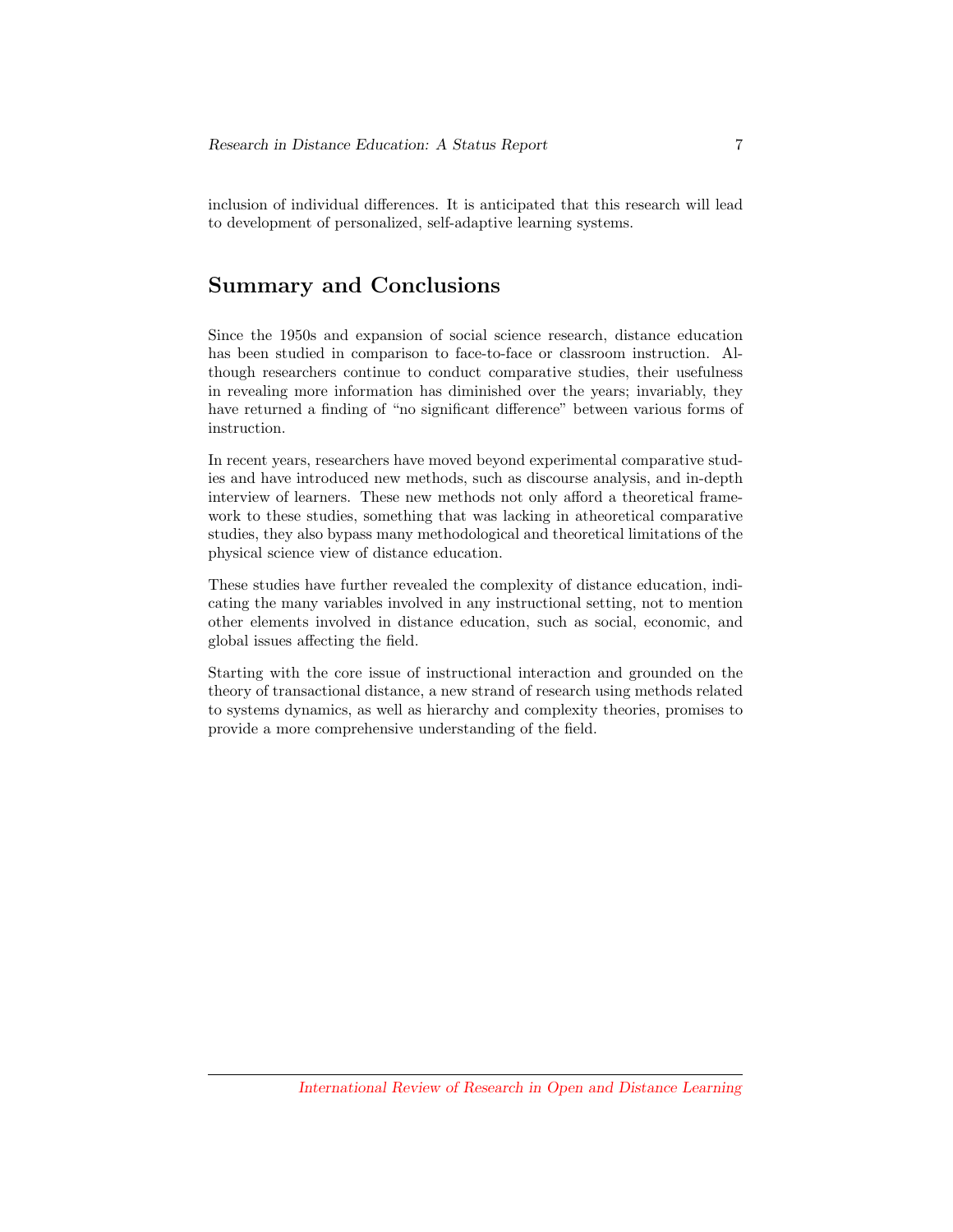#### References

- Best, W. J. (1977). Research in education. (3rd. ed.). Englewood Cliffs, NJ: Prentice-Hall.
- Chen, Y-J., & Willits. F. K. (1999). Dimensions of educational transactions in a videoconferencing learning environment. The American Journal of Distance Education, 13(1), 45-59.
- Cookson, P. S., & Chang, Y. (1995). The multidimensional audioconferencing classification system (MACS). The American Journal of Distance Education, 9(3), 18-36.
- Fulford, C. P., & Zhang, S. (1993). Perception of interaction: The critical predictor in distance education. The American Journal of Distance Education, 7(3), 8-21.
- Gibson, C. C. (1996). Toward an understanding of academic self-concept in distance education. The American Journal of Distance Education,  $10(1)$ , 23-35.
- Gunawardena, C. (1995). Social presence theory and implications for interaction and collaborative learning in computer conferencing. International Journal of Educational Telecommunications, 1(2-3), 147-166.
- Gunawardena, C. N., & Zittle, F. J. (1997). Social presence as a predictor of satisfaction within a computer-mediated conferencing environment. The American Journal of Distance Education, 11(3), 8-26.
- Johnson, S. D., Aragon, S. R., Shaik, N., & Palma-Rivas, N. (2000). Comparative analysis of learner satisfaction and learning outcomes in online and faceto-face learning environments. Journal of Interactive Learning Research, 11(1), 29-49.
- Machtmes, K., & Asher, J.W. (2000). A meta-analysis of the effectiveness of telecourses in distance education. The American Journal of Distance Education, 14(1), 27-46.
- McDonald, J., & Gibson, C. C. (1998). Interpersonal dynamics and group development in computer conferencing. The American Journal of Distance Education, 12(1), 7-25.
- Moore, M. G. (1989). Three types of transaction. In M. G. Moore, & G. C. Clark (Eds.), Readings in principles of distance education (pp. 100-105). University Park, PA: The Pennsylvania State University.
- Saba, F., & Shearer, R. L. (1994). Verifying key theoretical concepts in a dynamic model of distance education. The American Journal of Distance

[International Review of Research in Open and Distance Learning](http://www.irrodl.org)